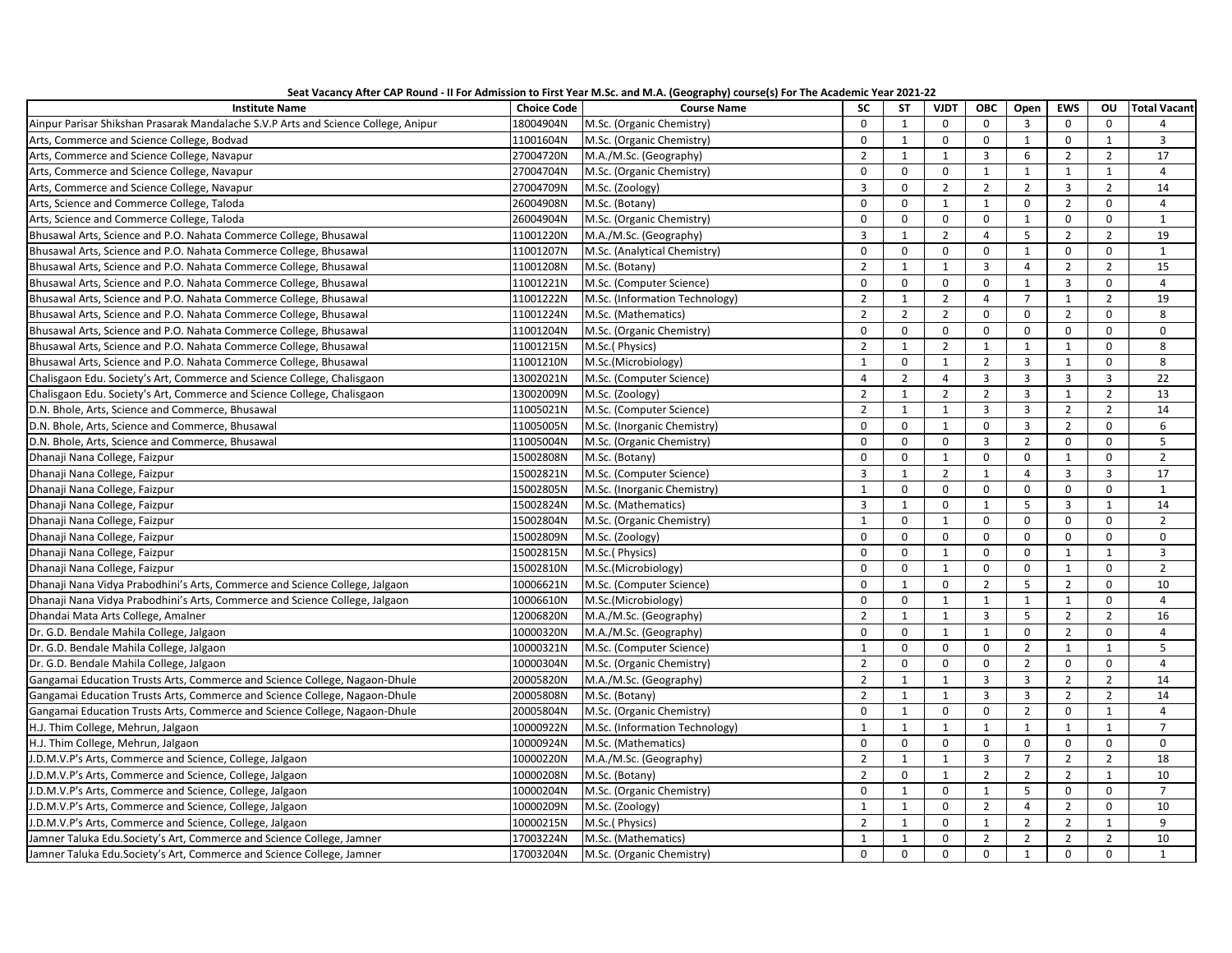| <b>Institute Name</b>                                                                 | <b>Choice Code</b> | <b>Course Name</b>           | <b>SC</b>      | <b>ST</b>      | <b>VJDT</b>    | <b>OBC</b>     | Open           | <b>EWS</b>     | <b>OU</b>      | <b>Total Vacant</b> |
|---------------------------------------------------------------------------------------|--------------------|------------------------------|----------------|----------------|----------------|----------------|----------------|----------------|----------------|---------------------|
| Ainpur Parisar Shikshan Prasarak Mandalache S.V.P Arts and Science College, Anipur    | 18004904N          | M.Sc. (Organic Chemistry)    | $\mathbf 0$    | $\mathbf 1$    | $\mathbf 0$    | $\mathbf 0$    | 3              | $\mathbf 0$    | $\mathbf 0$    |                     |
| Jijamata Shikshan Sansthas Arts, Commerce and Science College, Nandurbar              | 22002820N          | M.A./M.Sc. (Geography)       | $\mathbf{1}$   | $\mathbf 0$    | $\overline{1}$ | $\overline{2}$ | $\mathbf{1}$   | $\overline{2}$ | $\overline{2}$ | 9                   |
| Jijamata Shikshan Sansthas Arts, Commerce and Science College, Nandurbar              | 22002808N          | M.Sc. (Botany)               | $\mathbf{1}$   | $\mathsf 0$    | $\mathbf{1}$   | $\mathbf 0$    | $\mathbf{1}$   | $\overline{2}$ | $\overline{2}$ | $\overline{7}$      |
| Jijamata Shikshan Sansthas Arts, Commerce and Science College, Nandurbar              | 22002821N          | M.Sc. (Computer Science)     | $\Omega$       | 0              | $\Omega$       | $\Omega$       | 0              | $\overline{2}$ | $\overline{2}$ | $\overline{4}$      |
| Jijamata Shikshan Sansthas Arts, Commerce and Science College, Nandurbar              | 22002804N          | M.Sc. (Organic Chemistry)    | $\overline{2}$ | $\mathbf 0$    | $\mathbf 0$    | $\mathbf 0$    | $\mathbf{1}$   | $\mathbf 0$    | $\mathbf 0$    | 3                   |
| Jijamata Shikshan Sansthas Arts, Commerce and Science College, Nandurbar              | 22002809N          | M.Sc. (Zoology)              | $\mathbf 0$    | $\mathbf 0$    | $\mathbf 0$    | $\mathbf 0$    | $\mathsf 0$    | $\mathbf{1}$   | $\mathbf{1}$   | $\overline{2}$      |
| K. Narkhede College, Bhusawal                                                         | 11008821N          | M.Sc. (Computer Science)     | $\overline{2}$ | $\mathbf{1}$   | 1              | $\overline{3}$ | $\overline{3}$ | $\overline{2}$ | $\mathbf{1}$   | 13                  |
| KCE Society's P.G. College of Science and Technology and Research, Jalgaon            | 10011307N          | M.Sc. (Analytical Chemistry) | $\mathbf 0$    | $\mathbf 0$    | 1              | $\mathbf 0$    | $\mathbf 0$    | $\mathbf{1}$   | $\mathbf 0$    | $\overline{2}$      |
| KCE Society's P.G. College of Science and Technology and Research, Jalgaon            | 10011324N          | M.Sc. (Mathematics)          | $\mathbf{1}$   | $\mathbf 0$    | $\mathbf 0$    | $\mathbf 0$    | $\mathbf{1}$   | $\mathbf{1}$   | $\mathbf{1}$   | $\overline{4}$      |
| KCE Society's P.G. College of Science and Technology and Research, Jalgaon            | 10011304N          | M.Sc. (Organic Chemistry)    | $\Omega$       | $\mathsf 0$    | $\mathbf 0$    | $\mathbf{0}$   | $\mathbf{1}$   | $\mathsf 0$    | $\mathbf 0$    | $\mathbf{1}$        |
| KCE Society's P.G. College of Science and Technology and Research, Jalgaon            | 10011326N          | M.Sc. (Statistics)           | $\Omega$       | $\mathbf 0$    | 2              | $\mathbf{1}$   | $\mathbf{1}$   | $\overline{2}$ | $\mathbf 0$    | 6                   |
| KCE Society's P.G. College of Science and Technology and Research, Jalgaon            | 10011311N          | M.Sc.(Biotechnology)         | $\Omega$       | $\mathbf{1}$   | 1              | $\overline{2}$ | 5              | 3              | $\mathbf 0$    | 12                  |
| KCE Society's P.G. College of Science and Technology and Research, Jalgaon            | 10011310N          | M.Sc.(Microbiology)          | $\Omega$       | $\mathbf 0$    | $\Omega$       | 1              | $\mathbf{1}$   | $\mathbf 0$    | $\mathbf 0$    | $\overline{2}$      |
| Kisan Vidya Prasarak Sansthas S.P.D.M. Arts Commerce and Science College, Shirpur     | 24003620N          | M.A./M.Sc. (Geography)       | $\overline{2}$ | $\mathbf{1}$   | $\overline{2}$ | $\overline{2}$ | 1              | 1              | $\overline{2}$ | 11                  |
| Kisan Vidya Prasarak Sansthas S.P.D.M. Arts Commerce and Science College, Shirpur     | 24003605N          | M.Sc. (Inorganic Chemistry)  | $\mathbf 0$    | $\mathsf 0$    | $\mathbf 0$    | $\mathbf 0$    | $\overline{3}$ | $\mathsf 0$    | $\mathsf{O}$   | $\overline{3}$      |
| Kisan Vidya Prasarak Sansthas S.P.D.M. Arts Commerce and Science College, Shirpur     | 24003604N          | M.Sc. (Organic Chemistry)    | $\mathbf{1}$   | $\mathsf 0$    | $\Omega$       | 1              | 0              | $\mathsf 0$    | $\mathbf{1}$   | $\overline{3}$      |
| MGTSM, Arts, Commerce and Science College, Chopda                                     | 14002520N          | M.A./M.Sc. (Geography)       | $\overline{2}$ | $\mathbf 0$    | $\overline{2}$ | $\overline{4}$ | $\mathbf 0$    | $\overline{2}$ | $\overline{3}$ | 13                  |
| MGTSM, Arts, Commerce and Science College, Chopda                                     | 14002521N          | M.Sc. (Computer Science)     | $\overline{2}$ | $\mathbf{1}$   | 1              | $\overline{2}$ | 1              | $\overline{2}$ | $\mathbf 0$    | 9                   |
| MGTSM, Arts, Commerce and Science College, Chopda                                     | 14002524N          | M.Sc. (Mathematics)          | 1              | $\mathbf 0$    | $\mathbf 0$    | $\mathbf 0$    | $\overline{2}$ | $\mathbf 0$    | $\mathbf 0$    | $\overline{3}$      |
| MGTSM, Arts, Commerce and Science College, Chopda                                     | 14002504N          | M.Sc. (Organic Chemistry)    | 1              | $\mathbf 0$    | $\mathbf 0$    | $\mathbf{1}$   | $\overline{2}$ | $\Omega$       | $\mathbf 0$    | $\overline{4}$      |
| MGTSM, Arts, Commerce and Science College, Chopda                                     | 14002509N          | M.Sc. (Zoology)              | 3              | $\mathbf 0$    | $\mathbf{1}$   | 3              | 6              | $\overline{2}$ | $\mathbf 0$    | 15                  |
| MGTSM, Arts, Commerce and Science College, Chopda                                     | 14002515N          | M.Sc.(Physics)               | $\overline{2}$ | $\mathbf{1}$   | $\mathbf{1}$   | $\overline{2}$ | 3              | $\mathbf{1}$   | $\mathbf{1}$   | 11                  |
| MGTSM, Arts, Commerce and Science College, Chopda                                     | 14002516N          | M.Sc.(Electronics)           | $\Omega$       | $\Omega$       | $\Omega$       | $\Omega$       | $\Omega$       | $\mathbf{1}$   | $\Omega$       | $\mathbf{1}$        |
| MGTSM, Arts, Commerce and Science College, Chopda                                     | 14002510N          | M.Sc.(Microbiology)          | $\mathbf{1}$   | $\mathbf 0$    | $\overline{2}$ | $\mathbf{1}$   | 0              | $\overline{2}$ | $\mathbf 0$    | 6                   |
| Nandurbar Taluka Vidhayak Samiti S G.T. Patil College, Nandurbar                      | 22005320N          | M.A./M.Sc. (Geography)       | $\overline{3}$ | $\mathbf 0$    | $\overline{2}$ | $\overline{4}$ | $\mathbf{1}$   | $\mathbf{1}$   | $\overline{3}$ | 14                  |
| Nandurbar Taluka Vidhayak Samiti S G.T. Patil College, Nandurbar                      | 22005308N          | M.Sc. (Botany)               | $\overline{3}$ | $\overline{2}$ | $\overline{2}$ | $\overline{4}$ | $\overline{2}$ | $\overline{2}$ | $\overline{2}$ | 17                  |
| Nandurbar Taluka Vidhayak Samiti S G.T. Patil College, Nandurbar                      | 22005321N          | M.Sc. (Computer Science)     | $\mathbf{1}$   | $\mathbf{1}$   | $\overline{2}$ | $\mathbf 0$    | $\overline{3}$ | $\overline{2}$ | $\overline{2}$ | 11                  |
| Nandurbar Taluka Vidhayak Samiti S G.T. Patil College, Nandurbar                      | 22005324N          | M.Sc. (Mathematics)          | 0              | $\mathsf 0$    | $\mathbf{1}$   | $\mathbf 0$    | 0              | $\overline{2}$ | $\mathsf{O}$   | 3                   |
| Nandurbar Taluka Vidhayak Samiti S G.T. Patil College, Nandurbar                      | 22005304N          | M.Sc. (Organic Chemistry)    | $\mathbf{1}$   | $\mathsf 0$    | $\mathbf 0$    | 0              | 0              | $\mathsf 0$    | $\mathsf{O}$   | $\mathbf{1}$        |
| Nandurbar Taluka Vidhayak Samiti S G.T. Patil College, Nandurbar                      | 22005309N          | M.Sc. (Zoology)              | 0              | $\mathbf 0$    | $\mathbf 0$    | $\mathbf{1}$   | 0              | $\overline{2}$ | $\mathbf{1}$   | $\overline{4}$      |
| Nandurbar Taluka Vidhayak Samiti S G.T. Patil College, Nandurbar                      | 22005315N          | M.Sc.(Physics)               | $\Omega$       | $\mathbf{1}$   | $\mathbf 0$    | $\mathbf 0$    | 1              | 1              | 1              | $\overline{4}$      |
| Poojya Sane Guruji Vidya Prasarak Mandals Arts, Science and Commerce College, Shahada | 23003320N          | M.A./M.Sc. (Geography)       | $\overline{3}$ | $\mathbf 0$    | $\overline{2}$ | $\overline{4}$ | $\mathbf 0$    | $\overline{2}$ | $\mathbf{1}$   | 12                  |
| Poojya Sane Guruji Vidya Prasarak Mandals Arts, Science and Commerce College, Shahada | 23003308N          | M.Sc. (Botany)               | 1              | $\mathsf 0$    | $\overline{2}$ | $\mathbf{1}$   | $\mathbf 0$    | $\overline{2}$ | $\mathbf{1}$   | $\overline{7}$      |
| Poojya Sane Guruji Vidya Prasarak Mandals Arts, Science and Commerce College, Shahada | 23003321N          | M.Sc. (Computer Science)     | $\overline{2}$ | $\mathbf{1}$   | $\overline{2}$ | $\overline{2}$ | 0              | $\mathbf 0$    | $\mathbf{1}$   | 8                   |
| Poojya Sane Guruji Vidya Prasarak Mandals Arts, Science and Commerce College, Shahada | 23003324N          | M.Sc. (Mathematics)          | $\Omega$       | $\Omega$       | $\Omega$       | $\mathbf{0}$   | $\mathbf{1}$   | 3              | 1              | 5                   |
| Poojya Sane Guruji Vidya Prasarak Mandals Arts, Science and Commerce College, Shahada | 23003304N          | M.Sc. (Organic Chemistry)    | $\Omega$       | $\mathbf 0$    | $\Omega$       | $\mathbf{0}$   | 0              | $\mathbf 0$    | $\mathbf 0$    | 0                   |
| Poojya Sane Guruji Vidya Prasarak Mandals Arts, Science and Commerce College, Shahada | 23003309N          | M.Sc. (Zoology)              | $\Omega$       | $\mathbf 0$    | $\overline{2}$ | $\overline{2}$ | 0              | $\overline{2}$ | $\mathbf 0$    | 6                   |
| Poojya Sane Guruji Vidya Prasarak Mandals Arts, Science and Commerce College, Shahada | 23003315N          | M.Sc.(Physics)               | 1              | $\mathbf{1}$   | $\mathbf 0$    | $\mathbf 0$    | $\mathbf 0$    | $\overline{2}$ | $\mathbf 0$    | $\overline{4}$      |
| Poojya Sane Guruji Vidya Prasarak Mandals Arts, Science and Commerce College, Shahada | 23003310N          | M.Sc.(Microbiology)          | $\mathbf 0$    | $\mathbf 0$    | $\mathbf 0$    | $\mathbf 0$    | $\mathbf 0$    | $\mathsf 0$    | $\mathsf{O}$   | $\mathbf 0$         |
| R.C. Patel Educational Trusts R.C. Patel Arts Commerce and Science College, Shirpur   | 24005108N          | M.Sc. (Botany)               | $\overline{2}$ | $\mathbf 0$    | $\overline{2}$ | $\mathbf 0$    | 1              | $\overline{2}$ | $\mathsf{O}$   | $\overline{7}$      |
| R.C. Patel Educational Trusts R.C. Patel Arts Commerce and Science College, Shirpur   | 24005121N          | M.Sc. (Computer Science)     | $\mathbf 0$    | $\mathsf 0$    | $\mathbf 0$    | $\mathbf{1}$   | $\mathbf{1}$   | $\mathbf{1}$   | $\overline{2}$ | 5                   |
| R.C. Patel Educational Trusts R.C.Patel Arts Commerce and Science College, Shirpur    | 24005124N          | M.Sc. (Mathematics)          | $\mathbf{1}$   | $\mathsf 0$    | $\Omega$       | $\overline{2}$ | $\overline{2}$ | $\overline{2}$ | $\overline{2}$ | 9                   |
| R.C. Patel Educational Trusts R.C.Patel Arts Commerce and Science College, Shirpur    | 24005104N          | M.Sc. (Organic Chemistry)    | $\mathbf{1}$   | $\mathbf 0$    | $\mathbf{1}$   | $\mathbf 0$    | $\mathbf{1}$   | $\mathbf 0$    | $\mathbf 0$    | $\overline{3}$      |
| R.C. Patel Educational Trusts R.C.Patel Arts Commerce and Science College, Shirpur    | 24005109N          | M.Sc. (Zoology)              | $\Omega$       | $\mathbf 0$    | $\Omega$       | $\mathbf{1}$   | $\overline{2}$ | $\overline{2}$ | $\mathbf 0$    | 5                   |
| R.C. Patel Educational Trusts R.C. Patel Arts Commerce and Science College, Shirpur   | 24005115N          | M.Sc.(Physics)               | $\Omega$       | $\mathbf 0$    | $\mathbf 0$    | $\mathbf 0$    | $\overline{2}$ | $\mathbf{1}$   | $\mathbf{1}$   | $\overline{4}$      |
| R.C. Patel Educational Trusts R.C. Patel Arts Commerce and Science College, Shirpur   | 24005111N          | M.Sc.(Biotechnology)         | $\Omega$       | $\mathbf 0$    | $\overline{1}$ | $\Omega$       | $\mathbf{1}$   | $\mathbf 0$    | $\mathbf{1}$   | 3                   |
| R.C. Patel Educational Trusts R.C.Patel Arts Commerce and Science College, Shirpur    | 24005110N          | M.Sc.(Microbiology)          | $\Omega$       | $\mathsf 0$    | $\Omega$       | $\mathbf 0$    | 0              | $\mathbf 0$    | $\overline{2}$ | $\overline{2}$      |
| Rashtriya Art, Commerce and Science College, Chalisgaon                               | 13002120N          | M.A./M.Sc. (Geography)       | $\overline{2}$ | $\mathbf{1}$   | $\mathbf{1}$   | 3              | $\overline{7}$ | $\overline{2}$ | $\overline{2}$ | 18                  |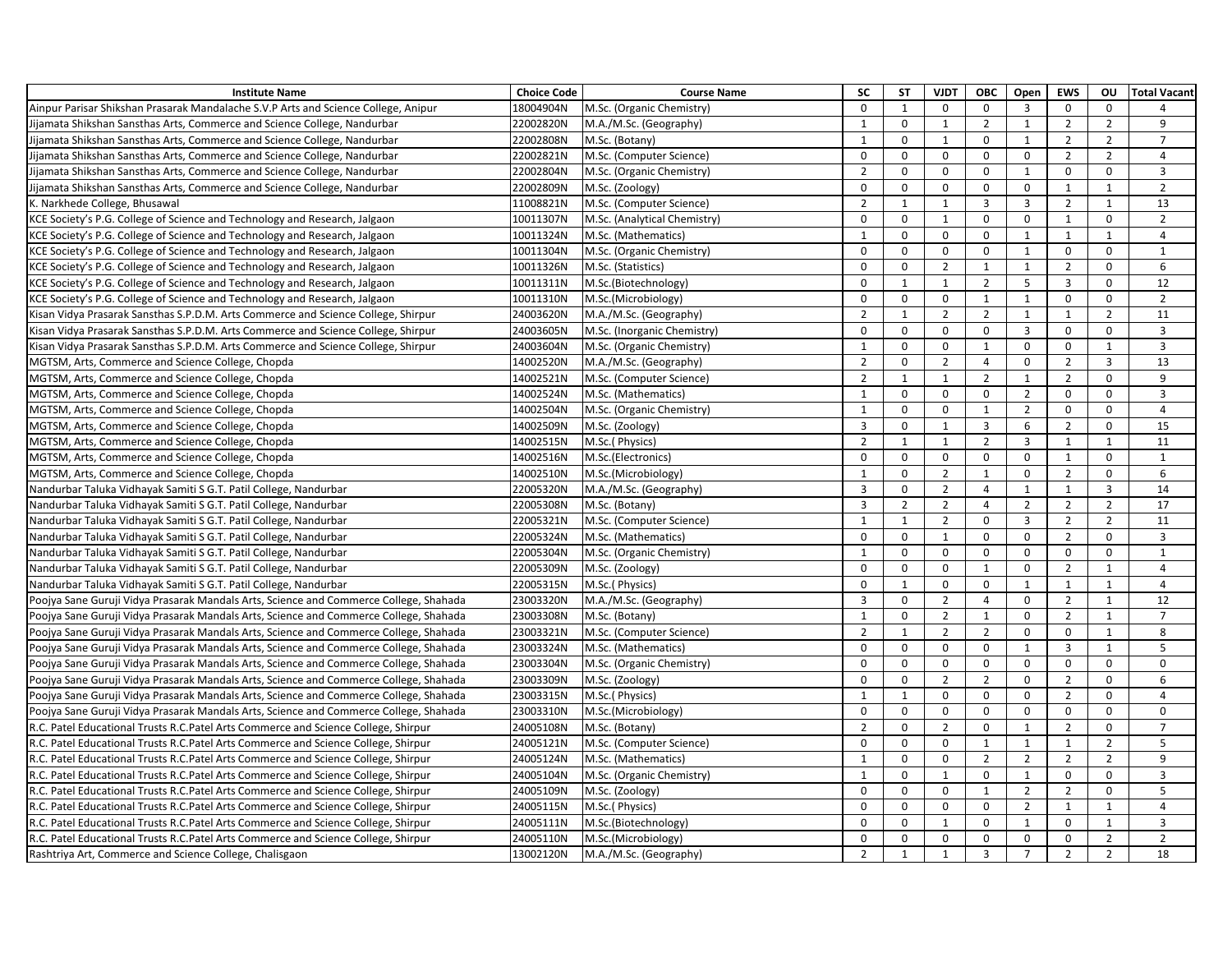| <b>Institute Name</b>                                                                     | <b>Choice Code</b> | <b>Course Name</b>                            | <b>SC</b>      | <b>ST</b>      | <b>VJDT</b>    | <b>OBC</b>     | Open                    | <b>EWS</b>     | <b>OU</b>      | <b>Total Vacant</b> |
|-------------------------------------------------------------------------------------------|--------------------|-----------------------------------------------|----------------|----------------|----------------|----------------|-------------------------|----------------|----------------|---------------------|
| Ainpur Parisar Shikshan Prasarak Mandalache S.V.P Arts and Science College, Anipur        | 18004904N          | M.Sc. (Organic Chemistry)                     | $\mathbf 0$    | $\mathbf{1}$   | $\Omega$       | $\mathbf 0$    | $\overline{3}$          | $\Omega$       | $\mathbf 0$    |                     |
| Rashtriya Art, Commerce and Science College, Chalisgaon                                   | 13002108N          | M.Sc. (Botany)                                | $\overline{2}$ | $\mathbf{1}$   | $\overline{1}$ | $\overline{3}$ | 5                       | $\overline{2}$ | $\overline{2}$ | 16                  |
| Rashtriya Art, Commerce and Science College, Chalisgaon                                   | 13002121N          | M.Sc. (Computer Science)                      | $\Omega$       | $\mathbf{1}$   | $\Omega$       | $\overline{2}$ | $\overline{\mathbf{3}}$ | $\mathbf{1}$   | $\mathbf 0$    | $\overline{7}$      |
| Rashtriya Art, Commerce and Science College, Chalisgaon                                   | 13002109N          | M.Sc. (Zoology)                               | $\mathbf 0$    | $\mathbf 0$    | 0              | $\overline{2}$ | $\overline{3}$          | $\overline{2}$ | $\overline{2}$ | 9                   |
| S.C.A.'s Smt. N.N.C. Arts, Commerce and Science College, Kusumba, Dhule                   | 20001804N          | M.Sc. (Organic Chemistry)                     | $\mathbf 0$    | $\mathsf 0$    | $\mathbf 0$    | $\mathbf 0$    | $\mathsf{O}$            | $\mathbf{1}$   | $\mathsf 0$    | $\mathbf{1}$        |
| S.S.V.P.Sansths Late Karmaveer Dr. P.R. Ghogare Science College, Dhule                    | 20000220N          | M.A./M.Sc. (Geography)                        | $\overline{2}$ | $\mathbf 0$    | $\mathbf{1}$   | 3              | $\overline{2}$          | $\overline{2}$ | $\mathbf{1}$   | 11                  |
| S.S.V.P.Sansths Late Karmaveer Dr. P.R. Ghogare Science College, Dhule                    | 20000208N          | M.Sc. (Botany)                                | $\mathbf 0$    | $\mathsf 0$    | $\mathbf 0$    | $\mathbf 0$    | $\mathbf{1}$            | $\overline{2}$ | $\mathbf 0$    | $\overline{3}$      |
| S.S.V.P.Sansths Late Karmaveer Dr. P.R. Ghogare Science College, Dhule                    | 20000221N          | M.Sc. (Computer Science)                      | $\Omega$       | $\mathbf{1}$   | $\mathbf 0$    | $\Omega$       | $\overline{2}$          | $\pmb{0}$      | 1              | 4                   |
| S.S.V.P.Sansths Late Karmaveer Dr. P.R. Ghogare Science College, Dhule                    | 20000224N          | M.Sc. (Mathematics)                           | $\mathbf 0$    | $\mathbf{1}$   | $\mathbf{1}$   | $\mathbf 0$    | $\mathsf{O}$            | $\mathbf 0$    | $\mathbf 0$    | $\overline{2}$      |
| S.S.V.P.Sansths Late Karmaveer Dr. P.R. Ghogare Science College, Dhule                    | 20000204N          | M.Sc. (Organic Chemistry)                     | $\mathbf 0$    | $\mathbf 0$    | $\mathbf 0$    | $\mathbf 0$    | $\mathbf 0$             | $\mathbf 0$    | $\mathbf 0$    | $\mathbf 0$         |
| S.S.V.P.Sansths Late Karmaveer Dr. P.R. Ghogare Science College, Dhule                    | 20000209N          | M.Sc. (Zoology)                               | $\mathbf 0$    | $\mathsf 0$    | $\mathbf 0$    | $\mathbf 0$    | 0                       | $\mathbf{1}$   | $\mathbf 0$    | $\mathbf{1}$        |
| S.S.V.P.Sansths Late Karmaveer Dr. P.R. Ghogare Science College, Dhule                    | 20000231G          | M.Sc. Botany (Granted)                        | $\Omega$       | $\mathbf 0$    | $\mathbf 0$    | $\Omega$       | 0                       | $\Omega$       | $\overline{2}$ | $\overline{2}$      |
| S.S.V.P.Sansths Late Karmaveer Dr. P.R. Ghogare Science College, Dhule                    | 20000230G          | M.Sc. Organic Chemistry (Granted)             | $\Omega$       | $\mathsf 0$    | $\Omega$       | $\Omega$       | $\mathbf{3}$            | $\Omega$       | $\mathsf{O}$   | $\overline{3}$      |
| S.S.V.P.Sansths Late Karmaveer Dr. P.R. Ghogare Science College, Dhule                    | 20000215N          | M.Sc.(Physics)                                | $\mathbf{1}$   | $\mathbf 0$    | $\mathbf 0$    | 1              | $\mathbf{1}$            | $\mathbf{1}$   | $\mathbf 0$    | $\overline{4}$      |
| S.S.V.P.Sansths Late Karmaveer Dr. P.R. Ghogare Science College, Dhule                    | 20000211N          | M.Sc.(Biotechnology)                          | $\mathbf{0}$   | $\mathbf 0$    | $\mathbf 0$    | $\Omega$       | $\mathsf 0$             | $\mathbf{1}$   | $\mathbf 0$    | $\mathbf{1}$        |
| S.S.V.P.Sansths Late Karmaveer Dr. P.R. Ghogare Science College, Dhule                    | 20000210N          | M.Sc.(Microbiology)                           | $\mathbf 0$    | $\mathsf 0$    | $\mathbf 0$    | $\mathbf 0$    | $\overline{2}$          | $\Omega$       | $\mathsf 0$    | $\overline{2}$      |
| School of Chemical Sciences, KBCNMU, Jalgaon                                              | 10000D07G          | M.Sc. (Analytical Chemistry)                  | $\mathbf 0$    | $\mathsf 0$    | $\mathbf 0$    | $\mathbf 0$    | $\mathsf{O}$            | $\Omega$       | $\mathbf 0$    | $\mathbf 0$         |
| School of Chemical Sciences, KBCNMU, Jalgaon                                              | 10000D03G          | M.Sc. (Industrial Chemistry)                  | $\mathbf 0$    | $\mathsf 0$    | $\mathbf{1}$   | $\mathbf 0$    | 0                       | $\Omega$       | $\mathsf{O}$   | $\mathbf{1}$        |
| School of Chemical Sciences, KBCNMU, Jalgaon                                              | 10000D30G          | M.Sc. (Organic Chemistry)                     | $\Omega$       | $\mathbf 0$    | $\Omega$       | $\Omega$       | $\mathbf{1}$            | $\Omega$       | $\Omega$       | $\mathbf{1}$        |
| School of Chemical Sciences, KBCNMU, Jalgaon                                              | 10000D02G          | M.Sc. (Pesticides and Agrochemicals)          | $\mathbf{1}$   | $\mathbf 0$    | $\Omega$       | $\mathbf 0$    | 0                       | $\Omega$       | $\mathbf 0$    | $\mathbf{1}$        |
| School of Chemical Sciences, KBCNMU, Jalgaon                                              | 10000D06G          | M.Sc. (Physical Chemistry)                    | $\Omega$       | $\mathbf 0$    | $\Omega$       | $\Omega$       | 0                       | $\Omega$       | $\mathbf{1}$   | $\mathbf{1}$        |
| School of Chemical Sciences, KBCNMU, Jalgaon                                              | 10000D01G          | M.Sc. (Polymer Chemistry)                     | $\Omega$       | $\mathsf 0$    | $\Omega$       | $\mathbf 0$    | 0                       | $\Omega$       | $\mathbf 0$    | $\mathbf 0$         |
| School of Computer Sciences, KBCNMU, Jalgaon                                              | 10000G21G          | M.Sc. (Computer Science)                      | $\Omega$       | $\mathsf 0$    | 0              | $\mathbf 0$    | 0                       | $\mathbf 0$    | $\mathbf{1}$   | $\mathbf{1}$        |
| School of Computer Sciences, KBCNMU, Jalgaon                                              | 10000G22N          | M.Sc. (Information Technology)                | 5              | $\overline{3}$ | 3              | 5              | 0                       | 3              | $\mathbf{1}$   | 20                  |
| School of Environmental and Earth Sciences, KBCNMU, Jalgaon                               | 10000I19G          | M.Sc. (Applied Geography)                     | $\mathbf 0$    | $\mathbf 0$    | 1              | $\mathbf 0$    | $\overline{2}$          | $\mathbf{1}$   | $\mathbf 0$    | $\overline{4}$      |
| School of Environmental and Earth Sciences, KBCNMU, Jalgaon                               | 10000118G          | M.Sc. (Applied Geology)                       | $\mathbf 0$    | $\mathbf{1}$   | $\mathbf{1}$   | $\mathbf 0$    | $\mathbf 0$             | $\overline{2}$ | $\mathbf 0$    | $\overline{4}$      |
| School of Environmental and Earth Sciences, KBCNMU, Jalgaon                               | 10000117G          | M.Sc. (Environmental Science)                 | $\overline{3}$ | $\overline{2}$ | $\overline{2}$ | $\overline{3}$ | $\mathbf{1}$            | $\overline{3}$ | $\mathbf{1}$   | 15                  |
| School of Life Sciences, KBCNMU, Jalgaon                                                  | 10000B12G          | M.Sc.(Biochemistry)                           | $\mathbf{1}$   | $\mathbf{1}$   | $\mathbf{1}$   | $\mathbf 0$    | $\mathsf{O}$            | $\overline{2}$ | $\mathsf{O}$   | 5                   |
| School of Life Sciences, KBCNMU, Jalgaon                                                  | 10000B11G          | M.Sc.(Biotechnology)                          | $\Omega$       | $\mathbf 0$    | $\mathbf 0$    | $\mathbf 0$    | $\mathsf{O}$            | $\mathbf 0$    | $\overline{2}$ | $\overline{2}$      |
| School of Life Sciences, KBCNMU, Jalgaon                                                  | 10000B10G          | M.Sc.(Microbiology)                           | $\mathbf 0$    | $\mathsf 0$    | $\mathbf 0$    | $\mathbf 0$    | $\mathbf 0$             | $\mathbf 0$    | $\mathbf{1}$   | $\mathbf{1}$        |
| School of Mathematical Sciences, KBCNMU, Jalgaon                                          | 10000A23G          | M.Sc. Mathematics (Computational Mathematics) | 1              | $\mathbf 0$    | $\overline{1}$ | $\Omega$       | $\mathbf{1}$            | $\Omega$       | $\mathbf 0$    | $\overline{3}$      |
| School of Mathematical Sciences, KBCNMU, Jalgaon                                          | 10000A25G          | M.Sc. Statistics (Industrial Statistics)      | $\Omega$       | $\mathbf{1}$   | $\Omega$       | $\Omega$       | $\mathbf{0}$            | $\Omega$       | $\mathbf 0$    | $\mathbf{1}$        |
| School of Physical Sciences, KBCNMU, Jalgaon                                              | 10000C14G          | M.Sc. Physics (Energy Studies)                | $\Omega$       | $\mathsf 0$    | $\mathbf 0$    | $\mathbf 0$    | $\mathbf{1}$            | $\overline{2}$ | $\overline{2}$ | 5                   |
| School of Physical Sciences, KBCNMU, Jalgaon                                              | 10000C13G          | M.Sc. Physics (Material Science)              | $\mathbf{0}$   | $\mathbf 0$    | $\mathbf 0$    | $\Omega$       | $\mathbf{1}$            | $\overline{2}$ | $\mathbf 0$    | $\overline{3}$      |
| School of Physical Sciences, KBCNMU, Jalgaon                                              | 10000C16G          | M.Sc.(Electronics)                            | $\mathbf{1}$   | $\overline{2}$ | 3              | 5              | $\mathbf 0$             | 3              | $\mathbf 0$    | 14                  |
| Secondary Edu. Art, Commerce and Science College Bhalod                                   | 15005604N          | M.Sc. (Organic Chemistry)                     | $\mathbf{1}$   | $\mathbf 0$    | $\mathbf{1}$   | $\mathbf{1}$   | $\overline{2}$          | $\Omega$       | 1              | 6                   |
| Shahada Taluka Co-Op Education Society Ltd. Shahada Sanchalit Science College, Shahada    | 23007821N          | M.Sc. (Computer Science)                      | 3              | $\mathbf{1}$   | $\overline{2}$ | $\mathbf 0$    | $\mathbf{1}$            | $\Omega$       | $\overline{2}$ | 9                   |
| Shahada Taluka Co-Op Education Society Ltd. Shahada Sanchalit Science College, Shahada    | 23007804N          | M.Sc. (Organic Chemistry)                     | $\mathbf 0$    | $\mathsf 0$    | $\mathbf 0$    | $\mathbf 0$    | $\mathsf{O}$            | $\Omega$       | $\mathbf 0$    | $\mathbf 0$         |
| Shree. Kakasaheb Hiralal Maganlal Chaudhari Arts, Commerce and Science College, Nandurbar | 22012620N          | M.A./M.Sc. (Geography)                        | 3              | $\mathbf{1}$   | $\overline{2}$ | $\overline{4}$ | 10                      | 3              | $\overline{3}$ | 26                  |
| Shree. Kakasaheb Hiralal Maganlal Chaudhari Arts, Commerce and Science College, Nandurbar | 22012608N          | M.Sc. (Botany)                                | $\mathbf{1}$   | $\mathbf 0$    | $\mathbf{1}$   | $\overline{2}$ | $\mathbf{1}$            | $\overline{2}$ | $\overline{2}$ | 9                   |
| Shree. Kakasaheb Hiralal Maganlal Chaudhari Arts, Commerce and Science College, Nandurbar | 22012621N          | M.Sc. (Computer Science)                      | $\mathbf{1}$   | $\mathbf{1}$   | $\overline{1}$ | $\mathbf{1}$   | $\Omega$                | $\overline{2}$ | $\mathbf 0$    | 6                   |
| Shree. Kakasaheb Hiralal Maganlal Chaudhari Arts, Commerce and Science College, Nandurbar | 22012604N          | M.Sc. (Organic Chemistry)                     | $\overline{1}$ | $\mathbf 0$    | $\mathbf 0$    | $\mathbf{1}$   | 0                       | $\mathbf 0$    | $\mathbf 0$    | $\overline{2}$      |
| Shree. Kakasaheb Hiralal Maganlal Chaudhari Arts, Commerce and Science College, Nandurbar | 22012609N          | M.Sc. (Zoology)                               | $\mathbf 0$    | $\mathsf 0$    | 0              | $\overline{2}$ | $\mathbf{1}$            | $\overline{2}$ | $\overline{2}$ | $\overline{7}$      |
| Shree. Kakasaheb Hiralal Maganlal Chaudhari Arts, Commerce and Science College, Nandurbar | 22012610N          | M.Sc.(Microbiology)                           | $\Omega$       | $\Omega$       | $\Omega$       | $\Omega$       | $\Omega$                | $\overline{2}$ | $\Omega$       | $\overline{2}$      |
| Shri. S.S.V.P.S. Sansthas Arts, Commerce, and Science College, Shindkheda                 | 25004204N          | M.Sc. (Organic Chemistry)                     | $\mathbf{1}$   | $\mathbf 0$    | 0              | $\mathbf{1}$   | 0                       | $\mathbf{1}$   | $\mathbf 0$    | $\overline{3}$      |
| Smt. G.G. Khadase College, Muktainagar                                                    | 18003621N          | M.Sc. (Computer Science)                      | $\mathbf 0$    | $\mathbf{1}$   | $\overline{2}$ | $\mathbf 0$    | $\mathbf{1}$            | $\overline{2}$ | $\mathbf 0$    | 6                   |
| Smt. G.G. Khadase College, Muktainagar                                                    | 18003604N          | M.Sc. (Organic Chemistry)                     | $\mathbf 0$    | $\mathbf 0$    | 0              | $\mathbf 0$    | $\mathbf 0$             | $\mathbf 0$    | $\overline{2}$ | $\overline{2}$      |
| Smt. P.K. Kotecha Mahila College, Bhusawal                                                | 11001321N          | M.Sc. (Computer Science)                      | $\overline{3}$ | $\overline{2}$ | $\overline{2}$ | $\overline{4}$ | $\overline{4}$          | $\overline{2}$ | $\overline{3}$ | 20                  |